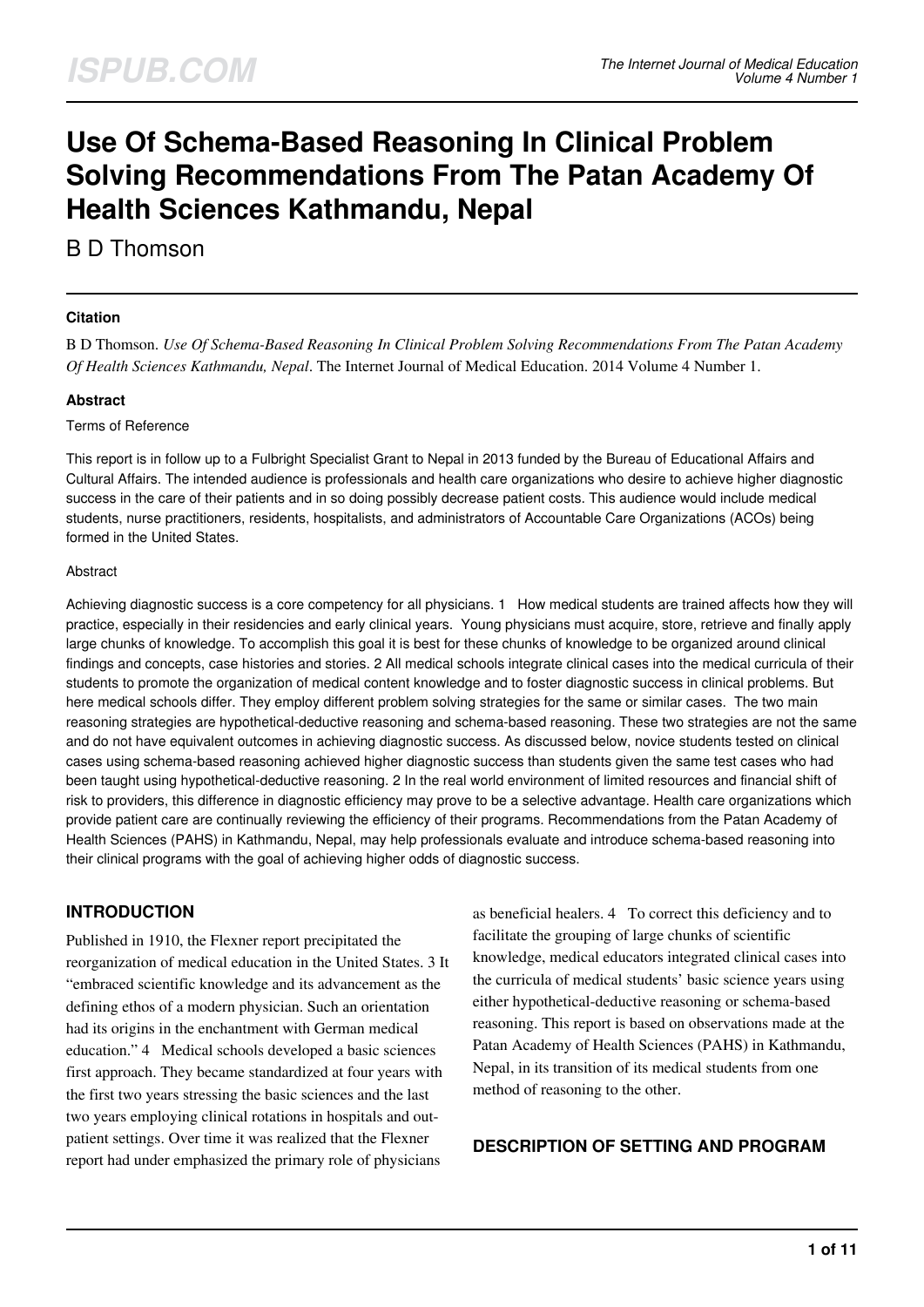In 2013, I was awarded a Fulbright Specialist Grant to assist the Patan Academy of Health Sciences in the transition of its First Batch students during their initial clinical rotations from a hypothetical-deductive reasoning based curriculum to a schema-based reasoning curriculum.

Patan Hospital is located in the Kathmandu Valley of Nepal. It was established in the 1950s under the United Missions to Nepal (UMN) and remained so until its transition to Nepali government responsibility in the 2000s. It has approximately 450 medical-surgical beds and Nepal's only pediatric intensive care unit. In addition to emergency room visits, the staff provides care to almost 320,000 outpatients and 20,000 inpatients every year.

The Patan Academy of Health Sciences evolved out of Patan Hospital and is located on the same campus. All PAHS students are Nepali. Approximately 40 percent have financial support from their local villages in return for a twoyear commitment to practice in that village upon completion of their training. The faculty is Nepali, all have Masters degrees, and some have been awarded a Ph.D. PAHS is also supported by a small number of UMN physicians and volunteer international basic scientists and clinicians.

PAHS follows the British model of graduate medical education. Medical students enter after high school for five and one-half years of study. An individual class is called a Batch and is designated by the year in which the group enters medical school rather than the year of graduation. PAHS admitted its First Batch of fifty-five students in 2010. These students received two years of basic sciences education and analyzed clinical cases in small groups using hypothetical-inductive reasoning. The time allocated for these small group sessions was three hours two times per week. In November 2012, in their third year, these students transitioned to the use of scheme-based reasoning in accord with the Clinical Presentation (CP) curriculum that had been developed at the University of Calgary Medical School. All future students at PAHS will follow the same route of transitioning during their third and fourth years.

Dr. Arjun Karki, MD, Vice-Chancellor, explains the reasoning for employing both reasoning methods:

"We saw the worthiness of both approaches and unlike many medical educators we do not consider them as mutually exclusive. We see them complementary to each other. Hence, chose to include both of the methods. In other words,

given the inherent culture of our educational system to excessively emphasize on the value of 'memorizing facts' rather than the 'logical reasoning,' we chose PBL (Problem Based Learning, see below) as an antidote to this problem.

On the other hand, CP Curriculum gives the students an insightful perspective as to how to approach patients clinical problems in a more holistic and systematic way. In my opinion, regardless of our resource base, each of these teaching methods brings unique advantages to the educational programs." 5

As discussed below, a major factor not stated by Dr. Karki, MD necessitating this decision was the number of MDs available to teach within the Patan Hospital medical community.

For the purposes of this report I have defined the terms Experts and Beginners as follows. Experts are health care professionals who possess significant medical content knowledge and schema- based reasoning processes. Beginners are health care professionals who possess various degrees of medical content knowledge and who are transitioning to schema-based reasoning. Others have defined "Experts" as qualified specialists practicing their specialty for more than five years and "non-experts" (Beginners) as final year clinical clerks. 6

# **OBJECTIVE AND STUDY QUESTIONS**

The objective of this paper is to answer four questions:

How does hypothetical-deductive reasoning compare with schema-based reasoning as they are used within medical schools'

curricula?

How is the term "scheme" defined within the content of the CP Curriculum?

Does the use of schema increase the odds of achieving diagnostic success?

What are the recommendations for programs to initiate schema-based reasoning in clinical problem solving?

To answer these questions, I evaluated the medical education programs of four medical schools. I have had academic positions at three of the medical schools and visited the fourth, the University of Calgary. (See Appendix)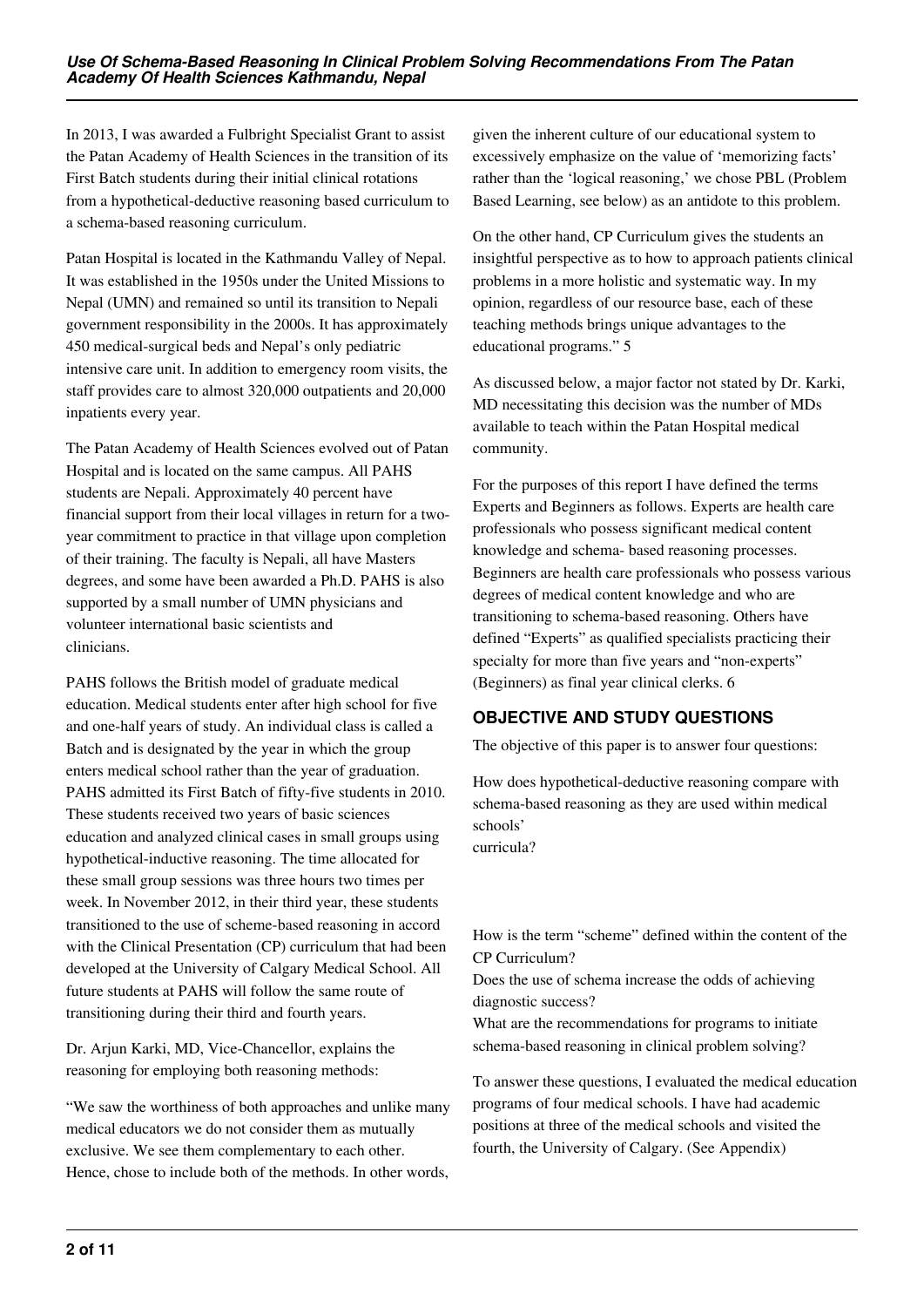# **ANSWERING OF STUDY QUESTIONS**

How does hypothetical-deductive reasoning and schemabased reasoning differ as used in various medical school curricula?

There are two major differences between the two approaches; objectives are handled differently and clinical cases are analyzed differently.

Objectives are handled differently

In a hypothetical-deductive reasoning curriculum, a basic scientist or physician introduces a single clinical case to a small group of medical students applying the chief complaint, history of the present illness, review of systems, physical examination, laboratory, etc. format. Throughout the presentation of the case the students are asked, "What are your differential diagnoses at this time?" Eventually, there remains a single diagnosis or a set of correct diagnoses. At the initial meeting, students develop learning objectives based on the case, but they are not given the learning objectives developed by the faculty. The facilitator assures that the students' objectives include all of the ones developed by the faculty. Over the next several days the students receive lectures, podcasts, laboratories, etc. explaining and examining the learning objectives. At the conclusion of the week the students give presentations back to the group based on the objectives.

Various curricula employing hypothetical-deductive reasoning evolved and were given names to include Systems Based Curriculum (Case-Western Reserve , Cleveland, Ohio, 1950s), Case Based Instruction (CBI) and Problem Based Learning (PBL, McMaster University, Hamilton, Canada, 1970s). With the introduction of PBL, the philosophy of medical education changed. Knowing factual material was considered of secondary importance, and the ability to solve medical problems became the primary goal of medical education.

As discussed below, in a response to have Beginners think more like Experts, schema-based reasoning was introduced at the University of Calgary Medical School in 1994. A physician expert presents to the whole class one of the 124

schemes. The learning objectives for the week are discussed and given to the students. Over the next several days the students receive lectures, podcasts, laboratories, etc. explaining and examining the learning objectives. At the conclusion of the week, multiple cases are presented to small groups of eight students who discuss and explore the multiple pathways of that scheme.

Clinical cases are analyzed differently

Hypothetical-deductive reasoning is a process whereby clinicians formulate and test hypotheses in a sequential fashion, listing all of the possibilities and eliminating each one in turn by history, physical, laboratory, imaging studies, incidence rates, etc.7

Schema-based reasoning is an inductive reasoning process in which key clinical features are used to include or exclude sets of possibilities. This method of reasoning was combined with patho-physiological principles and organized into diagnostic schemes to form the basis of the Clinical Presentation (CP) Curriculum. 8

How is the term "scheme" applied within the content of the CP Curriculum?

In the 1980s, Dr. Henry Mandin M.D. posed a simple question, "How can we teach Beginners to think like Experts?" In answering this question, Dr. Mandin developed 124 schemes based on patho-physiological concepts representing the multiple ways in which a patient, family, or community presents to a physician. These schemes form the core of the CP Curriculum. In describing a scheme, Dr. Mandin wrote,

 "A scheme is a mental categorization of knowledge which contains a particular organized way of understanding and responding to a complex situation. Schemes are created by Experts and are considered to have two functions; firstly, to serve as frameworks around which students could learn new information and secondly to provide an approach to clinical problem solving."9

All 124 schemes originated with Dr. Mandin and have been compiled into The Calgary Black Book: Approaches to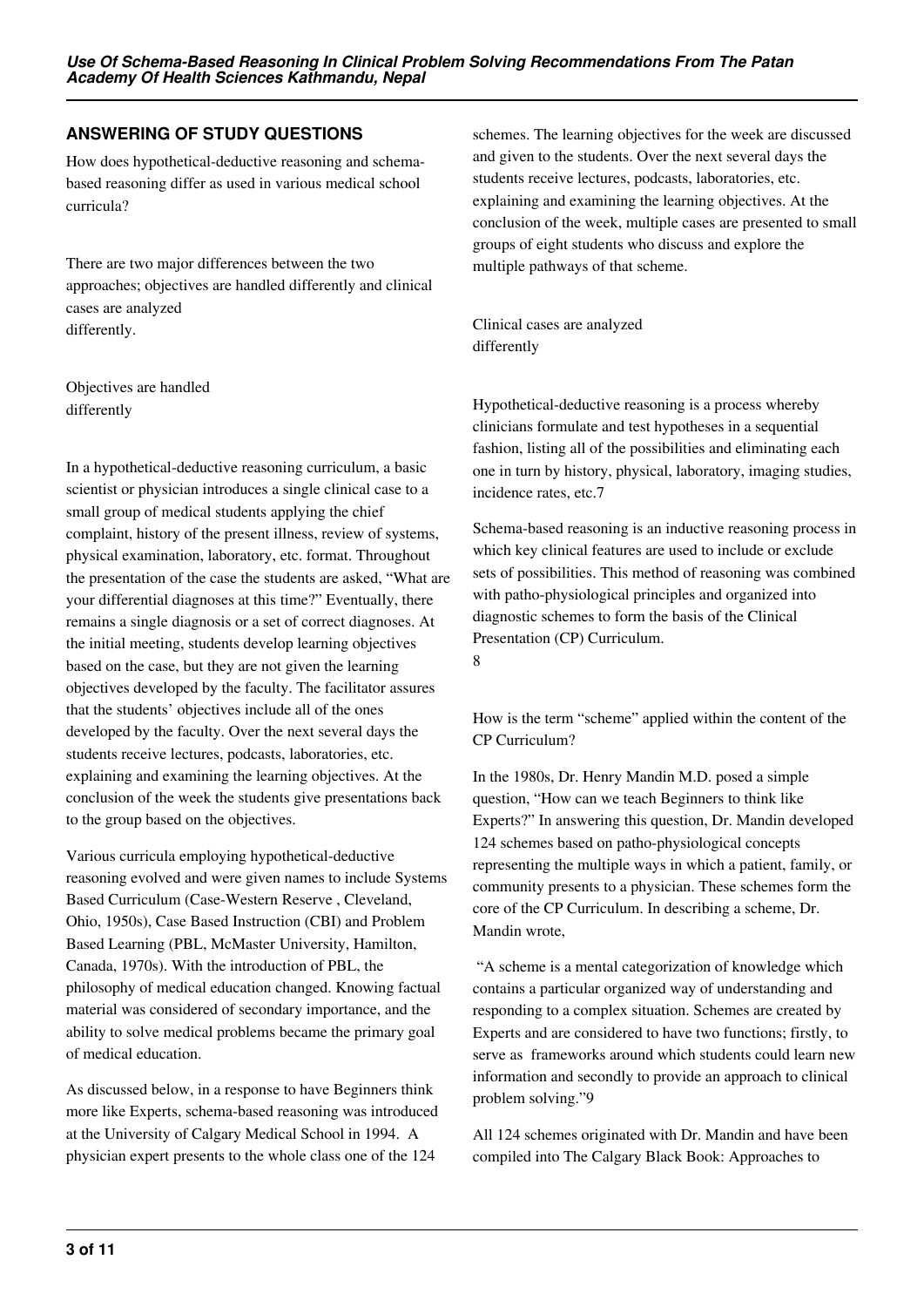Medical Presentations.8

For his outstanding, lifelong contribution to medical education Dr. Mandin received the 2011 Duncan Graham Award from the Royal College of Physicians and Surgeons of Canada.

# **Figure 1**

Example of a scheme using the study of fish



If one wished to study a species of fish, it is not helpful to divide fish species as to whether or not a particular species lives in water. All fish live in water. However it can be helpful to divide fish into those that live in salt water from those that live in fresh water. One can then further divide fish into those that have bony structures from those that have cartilage. Thus, in asking and answering two questions based on physiology and anatomy, one can both eliminate thousands of fish species and markedly narrow down the number of species to study.

# **Figure 2**

Chest Discomfort scheme from the Calgary Black Book



The first branch point between the top and second rows requires the answer to a physiology question. What is the basis of ischemic pain and is it present? The second set of branch points between the second and the third rows are based on anatomy. Thus by asking and answering two questions based on physiology and anatomy one can eliminate multiple causes of CHEST DISCOMFORT and

markedly narrow the number of diagnostic possibilities. The bottom row lists diagnoses based on the patho-physiological concepts above. A clinical expert provides examples as to how decisions are made at each branching point.

Steps in introducing individual schema for the CP Curriculum

1. Introduce the scheme so that the entire domain can be viewed on one slide. The clinician can then ask questions about the scheme; this reveals to the students that in order to

 understand the logic of the scheme, they need to learn a lot of factual material.

2. Explore each branching point and identify the basic concepts essential for understanding how the clinical decision is made at that step.

3. Design learning opportunities for students to learn all of these listed basic science concepts: lectures, labs, team based learning, etc.

4. Review the scheme by an Expert using case examples as to how clinical decisions are actually made at the branching points.

5. Practice with prepared written cases and apply to actual cases in clinical situations. 10

Does the use of schema increase the odds of diagnostic success?

all Beginners." 11

In our everyday worlds, knowingly or not, all of us employ efficient step-wise strategies to make daily decisions and to solve new problems. These strategies include pattern recognition, hypothetico-deductive reasoning and schemabased reasoning. Over the past one hundred years medical educators have applied these three strategies to help develop medical education curricula.

"We are all Experts, we are

The first strategy is pattern recognition. Sir William Osler M.D. (1849-1919) noted that pattern recognition forms a critical part of the diagnostic process and that the clinician draws on his knowledge base to refine a possible diagnosis from "triggers." 12 More recently, Bowen wrote that, "expert clinicians store and recall knowledge as diseases, conditions, or syndromes — 'illness scripts' — that are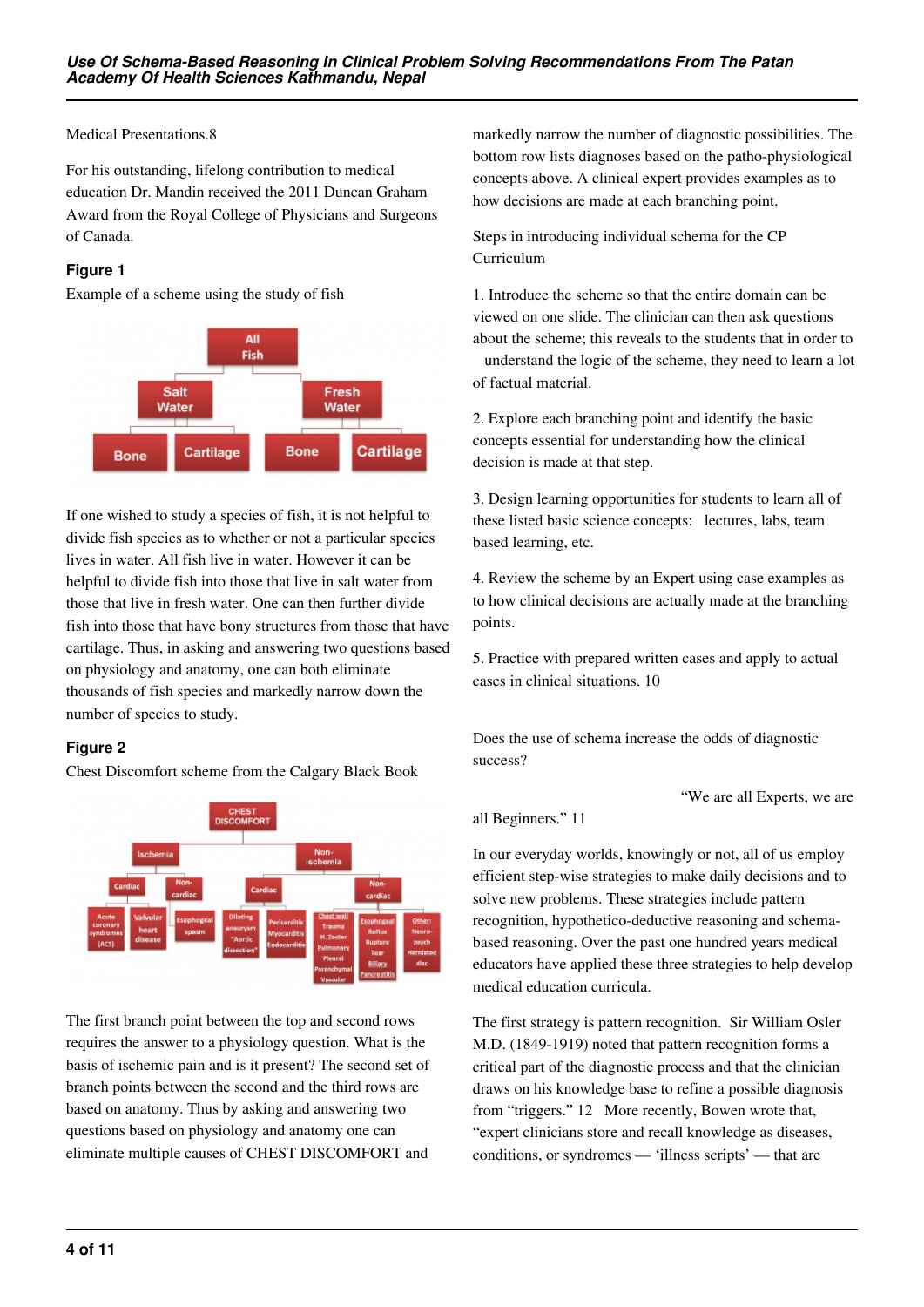connected to problem representations. These representations trigger clinical memory, permitting the related knowledge to become accessible for reasoning." 13 Both authors note the importance of "patterns" or "scripts" in reaching a diagnosis.

The second strategy is hypothetico-deductive reasoning. This is a process whereby hypotheses are formulated and tested in a sequential fashion. This method was known and employed by the Greeks, used by a majority of physicians at the turn of the last century, and evaluated by Elstein in 1978. He wrote, "The utilization of a hypothetical-deductive method seems to be a nearly universal characteristic of human thinking in complex, poorly defined environments." 5

The third strategy employs series of questions and answers based on patho-physiological principles to include or exclude sets of possibilities. Dr. Mandin combined this method of reasoning with diagnostic schema to create the CP Curriculum. The University of Calgary adopted this curriculum in 1994, and is still used today.

Experts have available to themselves the use of all three diagnostic reasoning strategies and do so in an organized manner. But Beginners are not yet Experts. They can only employ hypothetico-deductive and scheme-based reasoning. 2 Medical schools have available these same two strategies to teach Beginners. Some medical schools use the schemabased reasoning within the CP Curriculum, while the majority of medical schools in the United States employ hypothetico-deductive reasoning. This disparity in the choice of teaching methods is due to the impact of the Flexner Report, the rather recent development of the CP curriculum and to the number and availability of Ph.Ds and MDs within a medical community. In areas such as Nepal where MDs are scarce, the basic scientists teach the majority of the lectures in the PBL curriculum and mentor all of the clinical cases employing hypothetical-deductive reasoning. Under the CP Curriculum only clinical Experts mentor the clinical cases.

But the question remains; does the use of schema- based reasoning increase the odds of diagnostic success by Beginners?

In 1986, Patel and Groen questioned whether hypotheticaldeductive reasoning achieved higher diagnostic success. They determined that experts who accurately diagnosed complex clinical problems used forward reasoning (schemabased reasoning, data to hypothesis) in contrast to novice subjects who used backward reasoning (hypotheticaldeductive reasoning, hypothesis to data). The novices more often misdiagnosed or only partially diagnosed the same presenting problems. 14

Mylopoulos studied the qualities of renowned clinicians as judged by their colleagues. He found that these Experts were noted for their ability to gather meaningful patient stories (illness scripts) through a series of questions and answers (scheme- based reasoning). 15

Over a period of 20 years, four independent studies from the University of Calgary showed the benefits of the CP Curriculum on the retention of experts' long term knowledge as well as on the retention of basic scientific knowledge and diagnostic success by beginners.  $6, 16, 17, 18$  Most recently, a 2012 prospective randomized study from the University of Toronto Medical School showed that medical students receiving schema-based reasoning instruction versus hypothetical-inductive reasoning had a 38% higher diagnostic success. 2

The evolving answer to the question proposed is yes. More studies are needed and welcomed.

Recommendations for initiating a schema-based reasoning program

#### 1. Select appropriate schemes

The University of Calgary Medical School and A.T. Still Osteopathic Medical School, Meas, Arizona introduce patho-physiological principles, scheme concepts and the 124 schemes to the medical students over their first two years. At PAHS the first and second year medical students analyze cases using hypothetical-deductive reasoning within a PBL curriculum. Schemes are not used during these two years. In November 2012, PAHS transitioned its First Batch medical students to analyzing all prepared and real cases on the wards in the use of schema-based reasoning within the CP curriculum. Two schemes are introduced each week to the First Batch students as they rotate through five clinical departments. Due to delays from religious holidays and civil strikes this entire process will be accomplished over approximately two years.

Recommendations: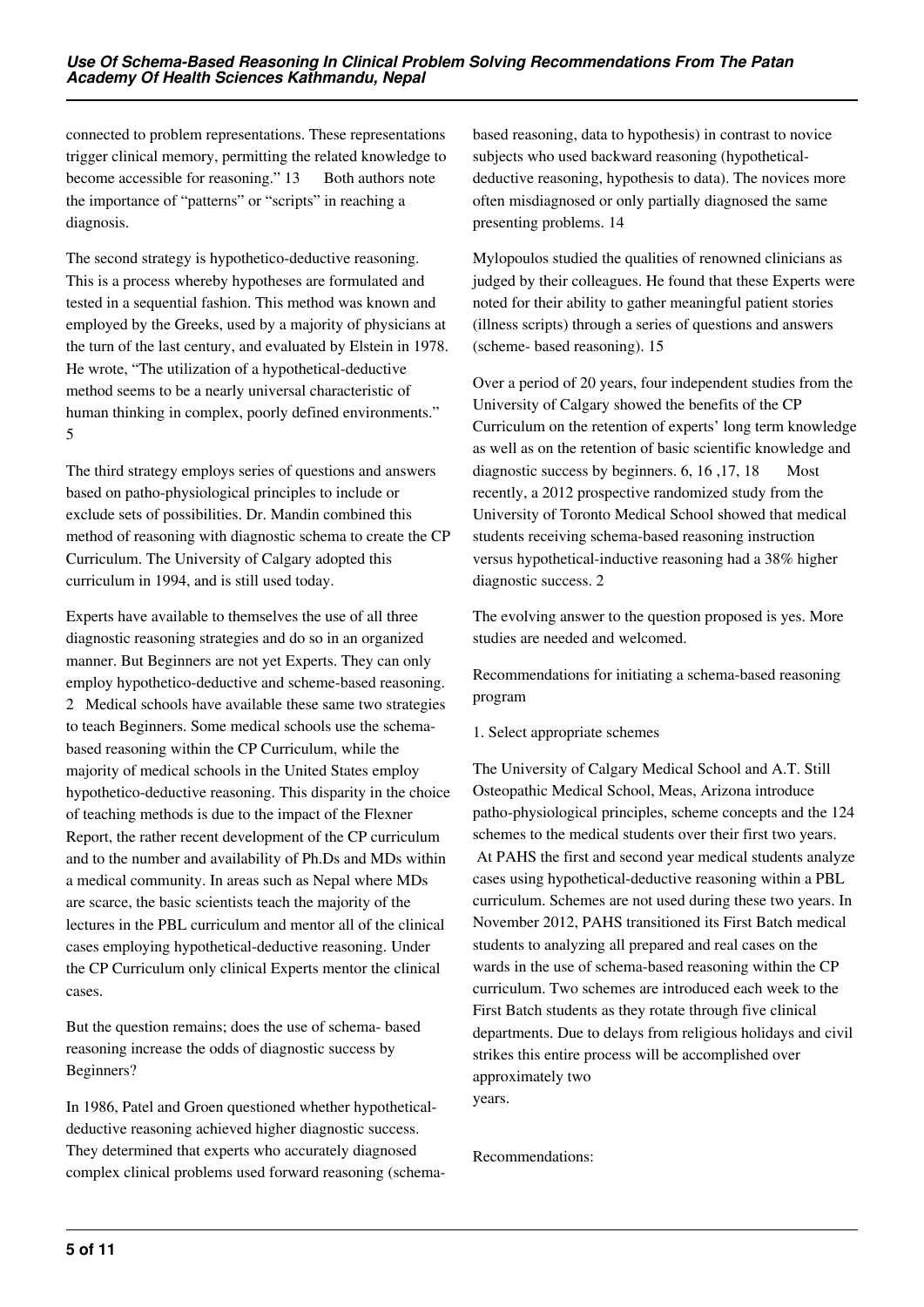Medical schools transitioning their third and fourth year medical students to schema-based reasoning introduce all schemes to their medical students as they rotate through the appropriate clinical departments.

Health care programs initiating schema-based reasoning to their physicians and ancillary providers select schemes appropriate to the clinical presentations of their patients. Thus, a Department of Medicine will choose different schemes than a Department of Pediatrics.

2. Integrate schema with the basic sciences

Individual boxes within a row are distinguished by their differences while an individual row is united by one of the basic sciences. Most schema break down to:

Define the Clinical Presentation (History) Understand the Physiology Identify the Anatomy Integrate abnormal physiology and anatomy into diagnoses (Pathology)

Recommendations:

Experts review existing schemes and amend if needed or author new ones.

Experts guide Beginners through the scheme branch points from the top down applying physiology, anatomy, pathology principles and knowledge.

Beginners explain the physiologic or anatomic principle within a row and differentiate the distinctions before proceeding to the next row.

3. Review the Basic Sciences

At PAHS, the objectives rarely reinforced the basic sciences. In the case presentations, physician mentors lightly explored physiology and anatomy principles and early on would ask, "What are your differential diagnoses at this time?" This quick reversion to hypothetical–deductive reasoning did not allow the students sufficient time to apply the schemes and reason to correct diagnoses.

Recommendation:

Objectives for each clinical case should review the basic sciences: Anatomy, Bacteriology, Biochemistry, Pathology, Physiology, and Pharmacology as well as Public Health, Behavioral Health, Ethics and Humanism which are demonstrated in the case.

4. Annotate the branch points

 At first the schemes at Calgary were basic connecting boxes and lines. Later, the faculty added annotations. Over time, more and more annotations were added which masked the simplicity of the schemes. Consequently, booklets called Process Work Sheets (PWSs) were written and the annotations were removed from the scheme pages. As the PWSs grew more extensive, they became less focused on the decision making required at individual branch points. In the Chronic Dyspnea PWS, the first branch point of the scheme lists 9 questions to "Ask About", 15 items to "Look For", and 11 "Investigations". Of these 35 items, only four support the key physiology question; what is the limiting factor to exercise in a normal person compared to a pulmonary patient at sea level and at altitude?

Recommendations:

Experts annotate the branch points to guide Beginners as to how the Experts would decide at each branch point. Annotations should be brief and apply appropriate physiology, anatomy, or pathology concepts and knowledge.

Experts may provide PWSs that can be used for exploration, thought provocation and discussion to match the medical knowledge of a particular group. Beginning medical students require more content knowledge. Graduate physicians may only need annotations.

5. Develop multiple cases to explore the multiple branch points of a scheme

 All medical schools examine clinical cases. There are three levels of cases:

"A" cases are real cases of actual patients known to the authors. The histories, physicals, laboratories, imaging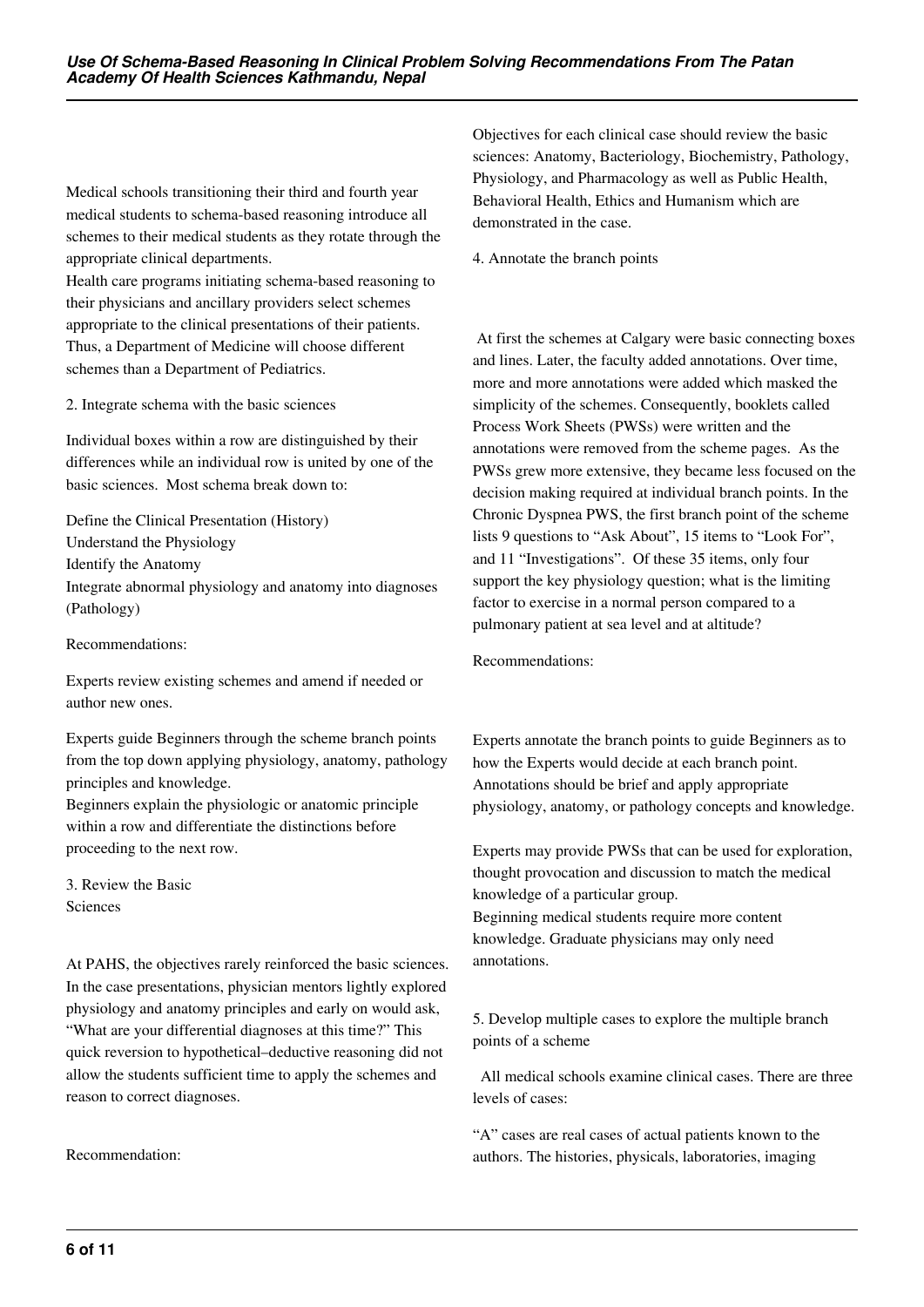studies, outcomes etc. all fit because they are true. Authors can adapt the information to the level of the beginners. "B" cases are taken from journals such as the New England Journal of Medicine. These cases are published because they are of rare diseases or unusual presentations of common diseases. The histories, physicals, laboratories, imaging studies, outcomes, etc. all fit because they are true. But these cases are usually more advanced and not suitable for beginners.

"C" cases are cases usually authored by basic scientists. The author starts with a theme and a diagnosis, i.e., emphysema; then writes objectives and works backwards creating a composite case. These cases frequently contain inherent clinical inconsistencies such as a female's chest x-ray in a case of a male with emphysema or the present of clubbing due to emphysema; it is not.

19

#### Recommendations:

Use cases of actual patients known to the authors. Maintain a library of actual cases for additional learning material.

6. Provide appropriate educational materials for the Beginners

University of Calgary Medical School has written and revised The Calgary Black Book: Approaches to Medical Presentations. This compendium contains all the schemes. The book is pocket-sized and widely used at Calgary and at A.T. Still. The students use the box and line schemes individually and in small groups guided by physician Experts. PWSs are available. The extent of their use by students varies.

At PAHS, the schemes and the PWSs for each clinical rotation are combined into a booklet and provided to the students as they rotate through the disciplines of Medicine, Emergency Room, Pediatrics, Ob-Gyn and Surgery. The schemes and PWSs are universally used by individual students and also reviewed in the small groups. In Nepal, with its limited resources and lack of textbooks PWSs are essential.

#### Recommendations:

Medical schools employing schema-based reasoning in a CP curriculum provide a pocket sized book containing all the schemes as well as electronic or paper versions of the PWSs. Clinical care programs that initiate schema-based reasoning provide an annotated pocket-sized book containing all the schemes.

The providing of PWSs is dependent upon the level of medical content knowledge of a group; third year medical students versus resident physicians.

7. Utilize the strengths of the basic scientists and the physicians within the CP Curriculum

The goal in the training of young physicians is to integrate cutting edge research with bedside patient care to graduate physicians as beneficial healers. Steps 1, 2, 4, and 5 in the CP curriculum are clinical. The time requirement for these four steps is approximately 20% of a student's week. Step 3 includes lectures, podcasts, laboratories, team based learning, etc. The time requirement for all components of this one step is approximately 80% of a student's week.

#### Recommendations:

Select basic scientists for the basic sciences. The basic scientists can best interface between cutting edge research and the teaching of the basic sciences.

Select physicians for the clinical components. Physicians can best interface between the teaching of the basic sciences and their application to patient-centered care.

#### 8. Train Experts in schema-based reasoning

Initial training sessions at PAHS for the faculty started in August 2012 and have continued after the "go live" date on November 27, 2012. Continued training is concentrated on the processes and medical knowledge content required to guide Beginners through individual schemes.

#### Recommendation:

Train Experts in the concepts and processes of schemes and schema-based reasoning through initial and ongoing faculty sessions.

9. Foster 360 degree learning through use of the Objectives

The University of Arizona Medical School-Phoenix employs hypothetical-deductive reasoning within a CBI curriculum. The objectives are written by the faculty and are not given to the students. The students develop their "own" group objectives guided by the facilitators. Individual students pick one of the objectives to explore. At the end of the week each student presents the findings of his/her objective to the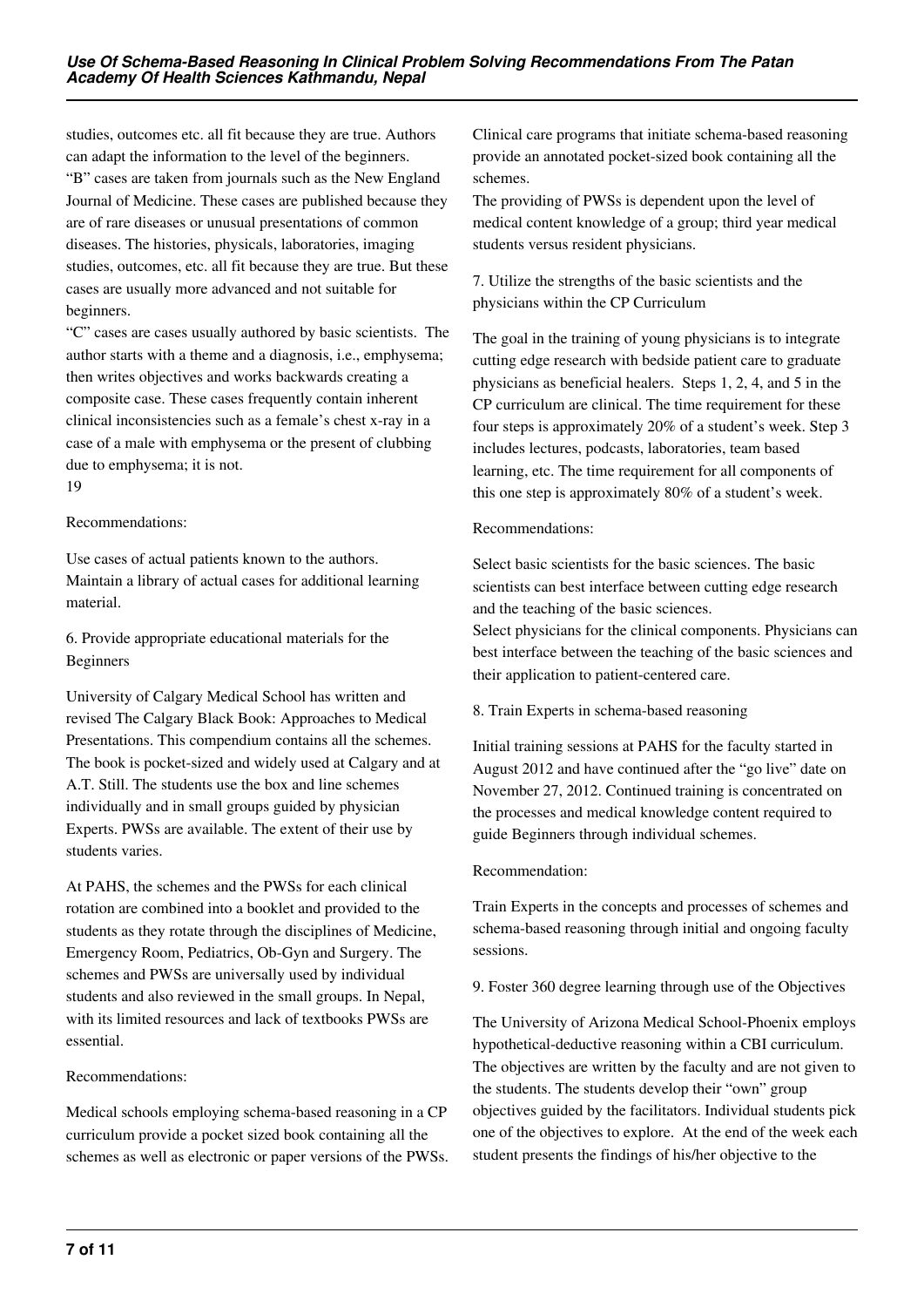group. The result is that the students become experts in their assigned objective, but less so in the objectives researched by other members of the group.

#### Recommendations:

Experts develop, present, and discuss objectives with beginners.

Beginners explore all objectives with the faculty and fellow students.

Beginners propose, develop and explore additional objectives of interest. This allows Beginners to enrich both themselves and the Experts.

10. Vertical Integration of schema-based reasoning

PASH is introducing two schemes per week to the First Batch for a total of 124 schemes. The house staff at Patan Hospital was not participating in the schema-based reasoning training and the schemes were not available to them.

#### Recommendations:

Schema-based reasoning training needs to include the house staff and hospitalists who write the vast number of orders and who guide medical students on a daily basis. The number of schemes presented to house staff/hospitalists could be one per week.

## **DISCUSSION**

For thousands of years expert physicians have passed on to younger generations the qualities needed to become beneficial healers. During this time content has progressed from fear of evil humors to knowledge of the genetic code. On the other hand, while the technologies used to facilitate learning have markedly evolved, the core methods to encourage critical thinking remain few. Of these methods, two major ones are hypothetical-deductive reasoning and schema-based reasoning. As stated above, both methods equally prepare students for the medical knowledge content portions of the board examinations and encourage critical thinking. But the academic pursuit of critical thinking must recognize the real world environment of limited resources. This is as true in the United States as it is in Nepal. How do these two methods compare using a Strengths, Weaknesses, Opportunities, Threats analysis?

Hypothetical-deductive reasoning's major strength is also its weakness. It's strength is that it encourages learners to

explore multiple possibilities and diagnoses. In the classroom this method is effective and accrues no cost. But its weakness is that is that when applied at the bedside it creates a need to rule out these multiple possibilities and diagnoses by ordering multiple tests with accrued costs and patient risk. In the case of "Acute Abdomen" presented at the University of Arizona, the Facilitators' Guide lists seventy-five differential diagnoses in alphabetical order for the students to consider and rule out. 20

Schema-based reasoning's strength is that it applies pathophysiologic principles to clinical decision branch points and results in higher diagnostic success. This method of reasoning can be taught to Beginners in the classroom, reinforced in the clinical clerkship years, and carried over after graduation to the hospital bedside and clinical practice. While not yet rigidly analyzed, clinical experience and business acumen would lead one to conclude that achieving the correct diagnosis by combining schema-based reasoning with patho-physiological principles would result in fewer tests, time, risk, and cost. Its potential weakness is that it requires sufficient expert clinician involvement for the training of beginners in clinical problem solving.

An opportunity exists for health care providers in applying schema-based reasoning. In third world countries any decrease in the use of precious resources is welcomed. In the United States with the passage of Affordable Care Act and the advent of Accountable Care Organizations (ACOs) financial risk is being transferred to the providers. Patients will move from being revenue centers to being cost centers. Some savings in patient costs may be achieved by outpatient preventive care. But the vast amount of patient costs will continue to be generated in hospitals. Consequently, those physicians who write most of the orders within hospitals- residents, fellows and hospitalists will need to become more cost efficient, to achieve maximum productivity with minimum wasted effort or expense. But a weakness is that the majority of these physicians are graduates of medical schools which used one of the hypothetical-deductive teaching methods. This approach to clinical problems remains their primary method in their formative years as they gain clinical experiences and expertise. Herein lies an opportunity for ACOs and other health care providers to evaluate and employ schema-based reasoning in approaching the clinical presentations of their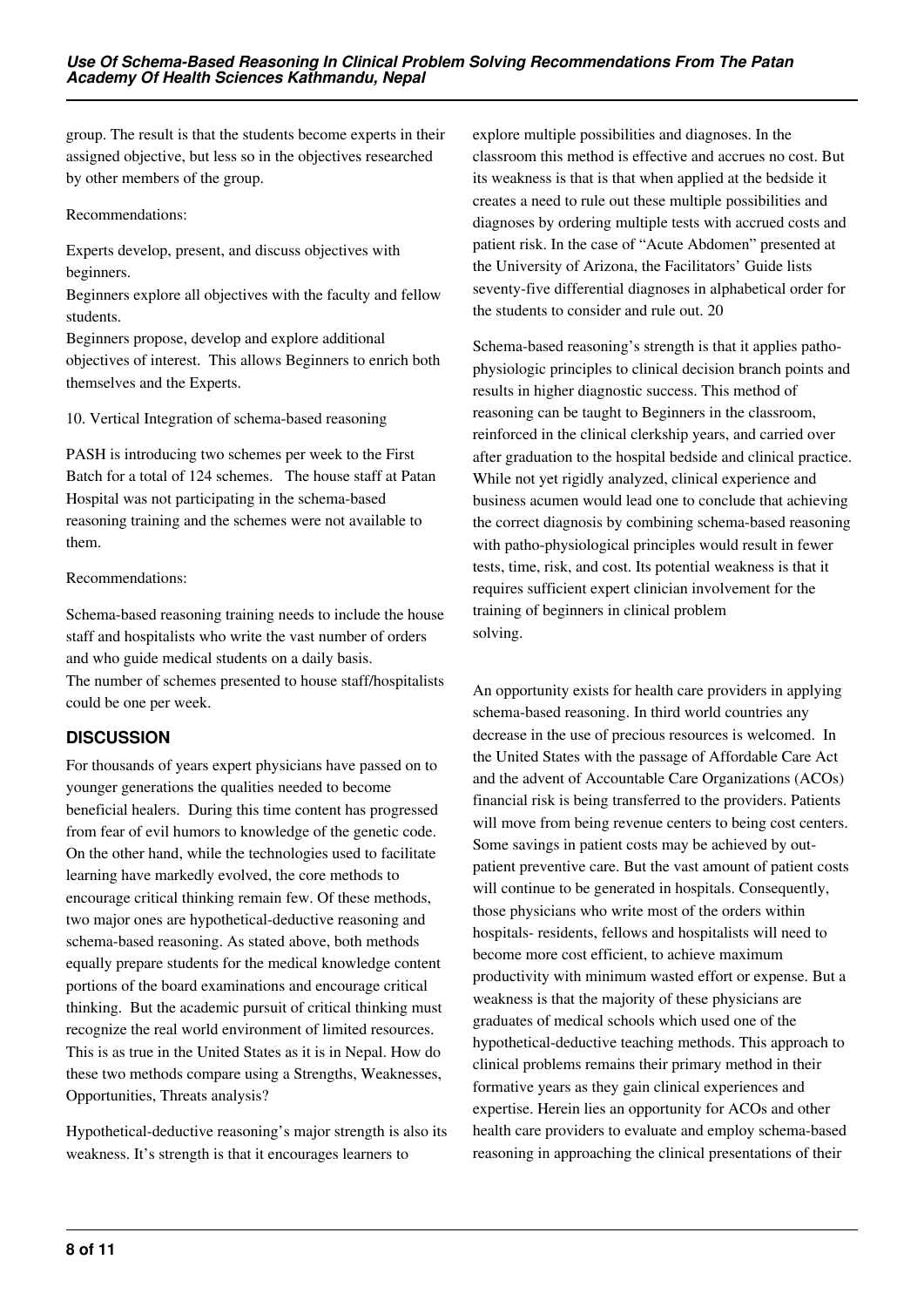patients.

## **CONCLUSION**

Achieving diagnostic success is a core competency for all physicians. How medical students are trained affects how they will practice, especially in their residencies and early clinical years. Medical schools use various reasoning methods to evaluate clinical cases. All of these methods encourage the pursuit of critical thinking, but the use of schema-based reasoning is proving to achieve higher odds of diagnostic success. In the real world environment of patient needs, limited resources, and financial risks this difference may prove to be a selective advantage.

The story of PAHS and the lessons learned there may help health care professionals evaluate and introduce schemabased reasoning to improve diagnostic success with the twin goals of maintaining quality medical care while lowering patient care costs.

# **ABOUT THE AUTHOR**

Brendan D. Thomson M.D., MBA, is Board Certified in Internal Medicine and Pulmonary Diseases and a member of the Society of Critical Care Medicine. He holds a MBA from Arizona State University, Carey School of Business. Dr. Thomson was in the private practice of pulmonary medicine for twenty-five years prior to becoming the medical director for a health care company which specializes in the care of geriatric patients. He was Chief of Staff for two Phoenix area hospitals and is past president of the Samaritan Health Plan. In 1991 he was awarded the Public Service Award by the Maricopa County Medical Society. In 2013 he received a Fulbright Specialist Grant to assist the Patan Academy of Health Sciences in Kathmandu, Nepal, transition from hypothetical-deductive reasoning to schema-based reasoning. He is an Assistant Professor of Medicine at the University of Arizona-Phoenix, and the Medical Director of Hacienda, a not-for-profit facility for developmentally delayed persons.

For additional information about the views expressed in this article or to contact for consulting, Dr. Thomson can be contacted at bthomson1@cox.net

For questions that may arise in implementing the CP curriculum, Dr. Mandin can be contacted at: Henry.Mandin@albertaheathservices.ca

Acknowledgements

This work was an outcome of a Fulbright Specialist Grant to Nepal, funded by the Bureau of Educational Affairs and Cultural Affairs. The opinions are those of the author alone.

Dr. Henry Mandin M.D., Professor Emeritus, University of Calgary Medical School, Calgary, Alberta, Canada. Medical Educator of the Year, Canada, 2011.

John Bertram, Ph.D, Professor of Anatomy, University of Calgary Medical School, Calgary, Alberta, Canada.

Arjun Karki, M.D., past Vice Provost, Patan Academy of Health Sciences, Director of the ICU, Grand Hospital, Kathmandu, Nepal.

Paul Standley Ph.D, Assistant Dean – Curricular Affairs and Professor; University of Arizona College of Medicine – Phoenix.

Kathleen Carlson, MLS, AHIP, Education Librarian, Phoenix Biomedical Campus Library, Phoenix.

## **References**

1. Accreditation Council for Graduate Medical Education. ACGME mission, vision and values. http://www.acgme.org/acgmeweb/tabid/121/About/Misson, VisionandValues.aspx. Updated 2012. 2. Blissett S, Cavalcanti RB, Sibbald M. Should we teach using schemas? Evidence from a randomized trial. Med Educ. 2012; 46(8):815-822. 3. Flexner A. Medical education in the United States and

Canada: A report to the Carnegie foundation for the advancement of teaching. . 1910; Bulletin No: 4.

4. Duffy TP. The Flexner report--100 years later. Yale J Biol Med. 2011; 84(3):269-276.

5. Karki A. Question: Why did PAHS employ both the hypoethical-deductive reasoning and case based reasoning? 2013.

6. Coderre S, Mandin H, Harasym PH, Fick GH. Diagnostic reasoning strategies and diagnostic success. Med Educ. 2003; 37(8):695-703.

7. Elstein A, Schulman L, Sprafka S. Medical problemsolving: An analysis of clinical reasoning. Cambridge, MA: Harvard University Press; 1978:330.

8. Gursky L, Li T. The Calgary Black Book: Approaches to Medical Presentations. Calgary, AB, Canada: Calgary University Press; 2010.

9. Woloschuk W, Harasym P, Mandin H, Jones A. Use of scheme-based problem solving: An evaluation of the implementation and utilization of schemes in a clinical presentation curriculum. Med Educ. 2000; 34(6):437-442. 10. Mandin H. Steps in introducing individual schema for the CP curriculum. 2013.

11. Thomson B. Similarities of the CP Curriculum and the kukari; Grand Rounds Patan Hospital, Kathmandu, Nepal. August, 2012.

12. Franklyn-Miller AD, Falvey EC, McCrory PR. Patientbased not problem-based learning: An Oslerian approach to clinical skills, looking back to move forward. J Postgrad Med. 2009; 55(3):198-203.

13. Bowen JL. Educational strategies to promote clinical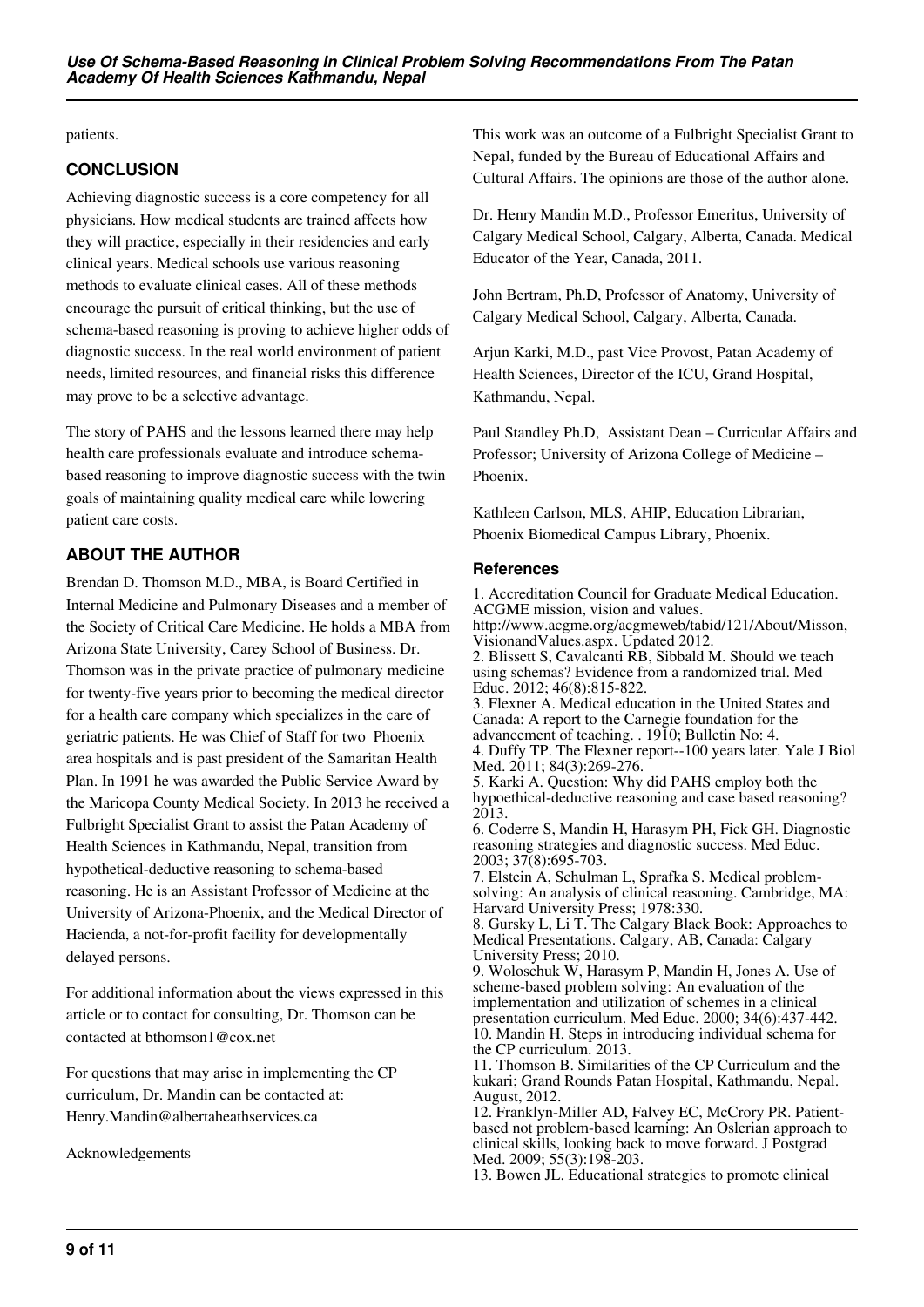diagnostic reasoning. N Engl J Med. 2006; 355(21):2217-2225.

14. Patel VL, Groen GJ. Knowledge based solution strategies in medical reasoning. Cognitive Science. 1986; 10(1):91-116.

15. Mylopoulos M, Lohfeld L, Norman GR, Dhaliwal G, Eva KW. Renowned physicians' perceptions of expert diagnostic practice. Acad Med. 2012; 87(10):1413-1417. 16. Woloschuk W, Mandin H, Harasym P, Lorscheider F, Brant R. Retention of basic science knowledge: A comparison between body system-based and clinical presentation curricula. Teach Learn Med. 2004; 16(2):116-122.

17. Novak K, Mandin H, Wilcox E, McLaughlin K. Using a conceptual framework during learning attenuates the loss of expert-type knowledge structure. BMC Med Educ. 2006; 6:37.

18. Heemskerk L, Norman G, Chou S, Mintz M, Mandin H, McLaughlin K. The effect of question format and task difficulty on reasoning strategies and diagnostic performance in internal medicine residents. Adv Health Sci Educ Theory

Pract. 2008; 13 (4):453-462.

19. Haussler M. Chronic obstructive pulmonary disease and alpha-1 antitrypsin case, original version, revised and presented August 2011.

20. Radhakrishnan P. Acute Abdomen case, presented August 05,2013.

The author does not have a URL.

Appendix: Medical Schools studied for the Report 1. The University of Calgary Medical School, Alberta,

Canada, which initiated the Clinical Presentation Curriculum in 1994.

2. A.T. Still Osteopathic Medical School, Mesa, Arizona, which has used the Clinical Presentation Curriculum since its inception in 2007.

3. Patan Academy of Health Sciences in Kathmandu, Nepal, which is transitioning from hypothetical-deductive reasoning to schema-based reasoning.

4. The University of Arizona- Phoenix, which uses hypothetical-deductive reasoning CBI method.